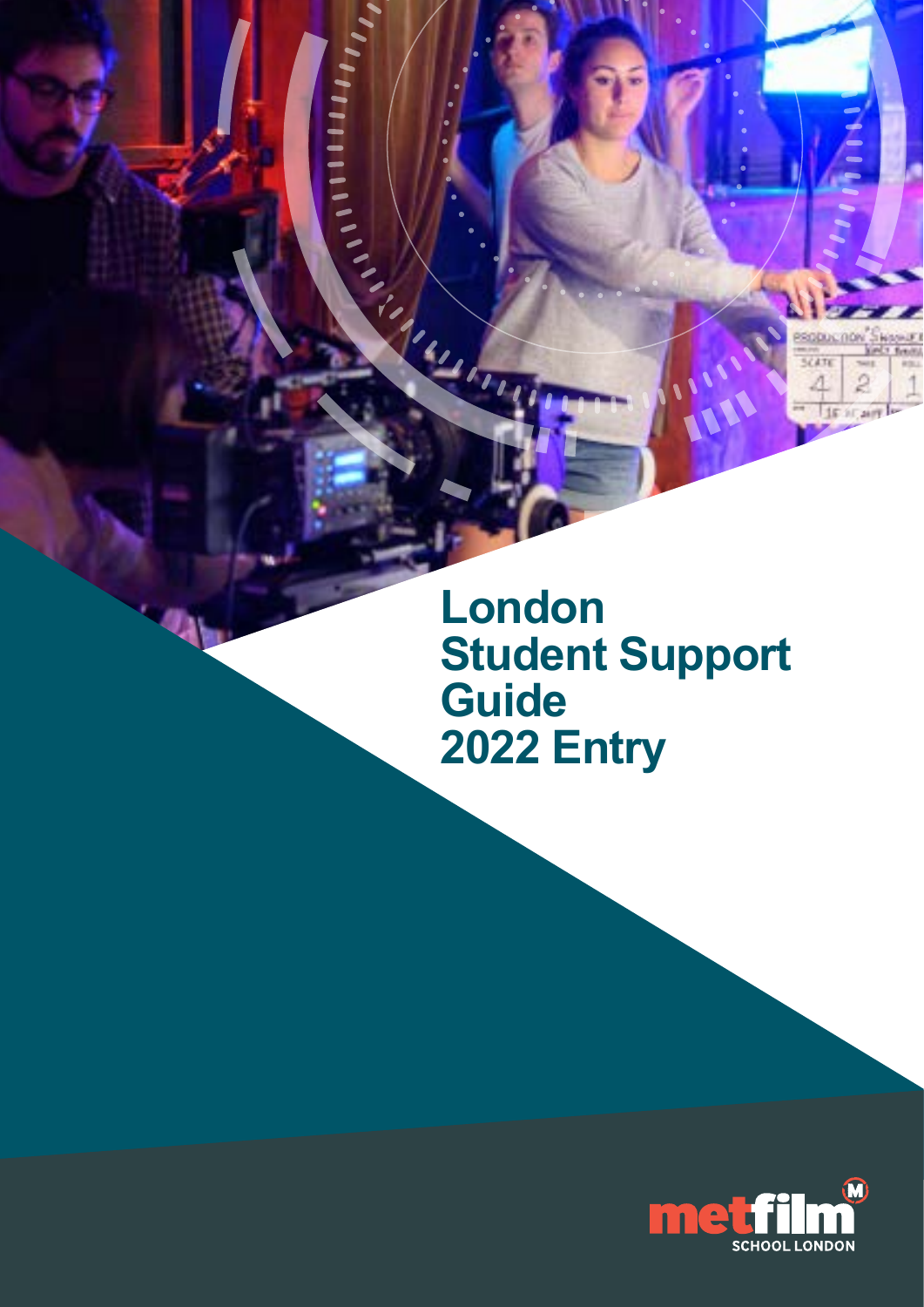# **MetFilm School London Student Support** Guide

MetFilm is a world-leading film, television and online media school which offers undergraduate, postgraduate and short courses in London and Berlin.

If you're nervous about leaving home, moving to a new country or just want specific information about our facilities, we've compiled some useful information that we hope will help you plan ahead for your time as a student and adjust to student life after you've arrived.

Our mission is to inspire a new generation of creative professionals. We bring the education and screen industries together in a creative environment, driven by great teaching and practical, hands-on experience, led by inspiring tutors.

Our London campus is based at the famous Ealing Studios, known for productions including The Ladykillers, Notting Hill, Downton Abbey and The Theory of Everything.

Studying in London means you have access to a huge range of filmmaking resources. London houses the British Film Institute, The Cinema Museum, The Kubrick Archives and The London Film Museum. The capital is also a great place to find work in the film industry; with the UK's largest film studios based either within or in easy reach of London. These include: Pinewood, Ealing, Shepperton and 3 Mills studios.

EALING STUDIOS

EST.1902

## **A Guide to the Area**

It's time to get to know your new city! Living in London has something to offer everyone. With a fantastic diverse population, the varied lifestyles are reflected through its wide range of cuisine, eclectic shops, thriving music scene and events. London buzzes night and day with an unforgettable energy, and each area of the city has its own distinct atmosphere.

Transport for London offers a student travelcard which gives a 30% discount to full-time students over the age of 18. The 18+ Student Oyster Card can be bought for use within London on trains, underground, buses and the London Docklands Light Railway. The discount applies to students on our accredited Undergraduate and Postgraduate courses only.

Ealing is a vibrant borough situated in West London and is home to a vast number of shops, bars, pubs and restaurants with something to suit every taste and budget. Also, on our doorstep is Notting Hill, Shepherd's Bush and Richmond. During the summer, Ealing's parks host a number of festivals celebrating comedy, music, beer and food.

Ealing has great links into Central London and is ideal for nights out on the town. On the Tube, Ealing Broadway is just 25 minutes to Oxford Circus and less than 35 minutes to Liverpool Street Station. There are also fast trains to Paddington and Heathrow Airport. The Central (Ealing Broadway) and Piccadilly (South Ealing) Tube lines operate 24-hour services to Ealing on Fridays and Saturdays. There are also buses right outside Ealing Studios and a free University of West London bus if you need it.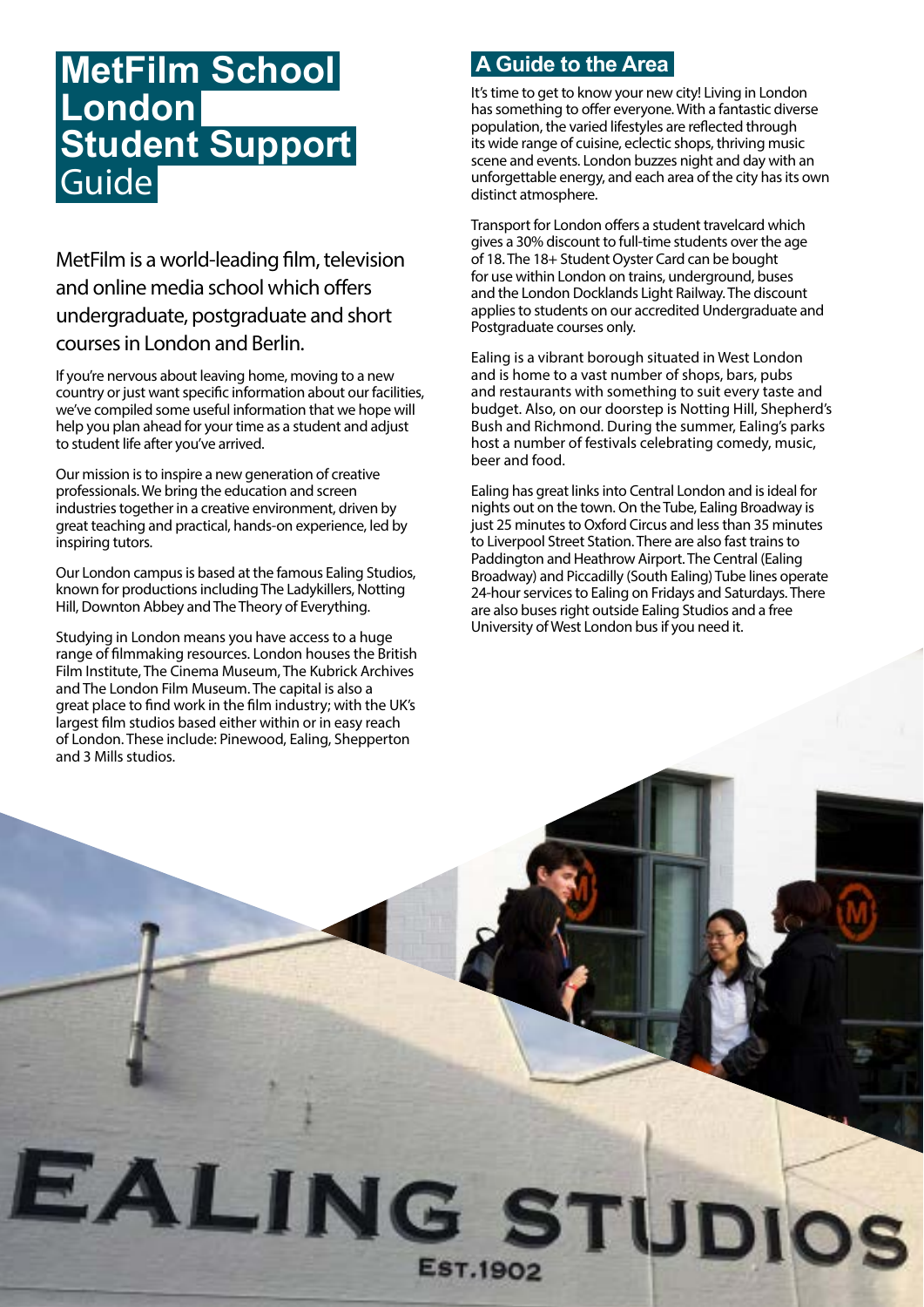# **Markets**

**Type:** Antiques, food, clothes, music and more

#### **Camden Lock Market**

**Type:** Antiques, clothes, food, music, arts and more

#### **Brick Lane Market**

**Type:** Flea-market, antiques, vintage clothes, arts and food

#### **Spitalfields Old Market**

**Type:** Clothes, arts, fashion, food, antiques

#### **Borough Market**

**Type:** Food, food and more food!

#### **Cultural Communities**

**South Asian Groceries:** Harrow, Southall, Wembley **Southeast Asian Groceries:** Chinatown **Portuguese Supermarkets:** Stockwell and Oval **Polish Supermarkets:** Shepherd's Bush **African-Caribbean Food:** Lambeth and Lewisham **Arab Eateries:** Edgware Road **South American Groceries:** Elephant & Castle **Vietnamese Restaurants and Supplies:** Hackney

### **Food & Drink Recommendations**

Most known for our love of tea, scones and fish and chips in the UK there are a number of food and drink items you should sample while in the UK. Below are some of our top local picks for you to try out!



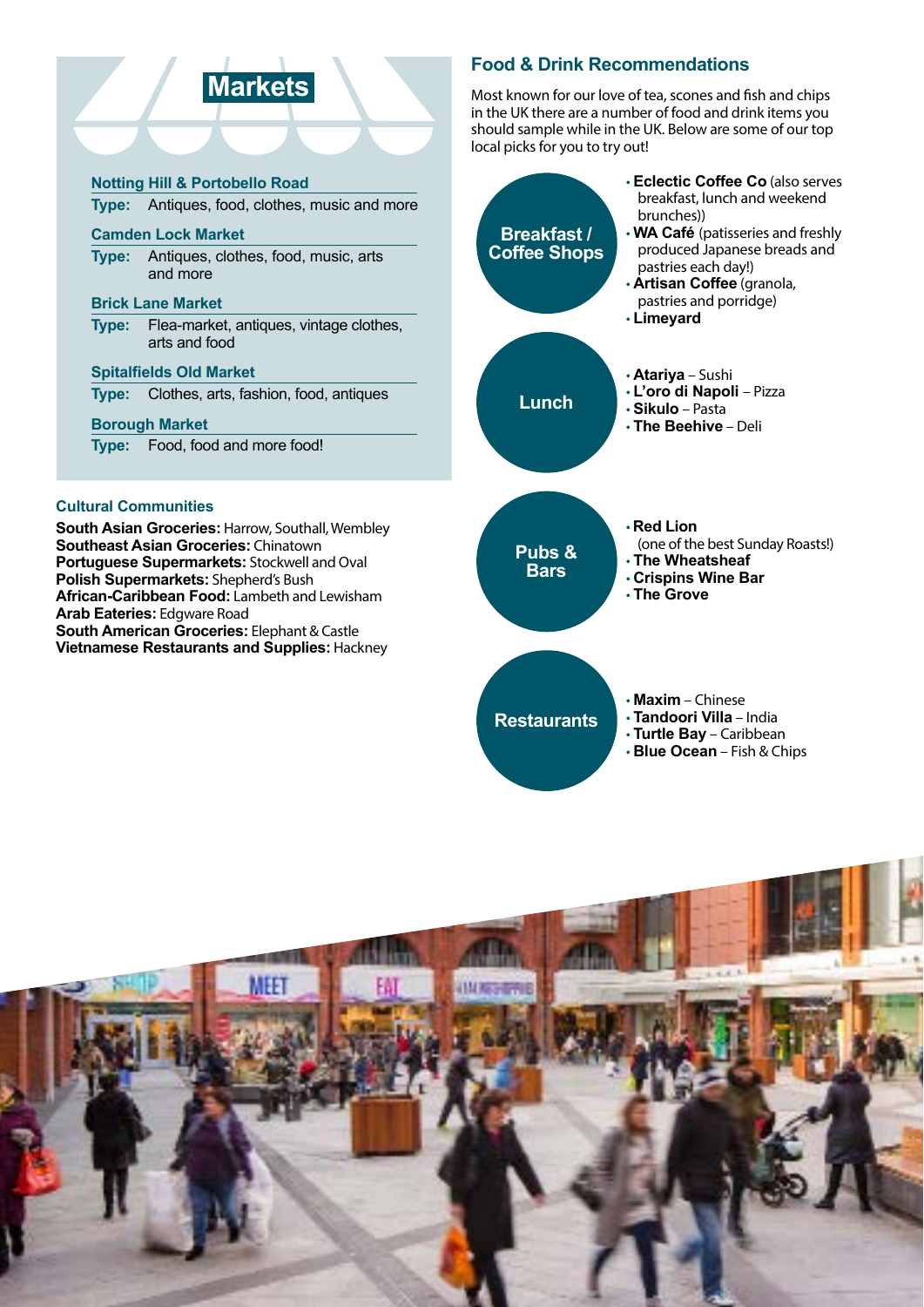### **Get Active**

#### **Gyms**

- University of West London Fitness Centre [uwlsu.com/opportunities/gym](http://uwlsu.com/opportunities/gym )
- Sports Clubs at University of West London [uwlsu.com/opportunities/sports](http://uwlsu.com/opportunities/sports)
- Gymbox Ealing [gymbox.com/gyms/ealing](http://gymbox.com/gyms/ealing)
- F45 Training [f45training.co.uk/ealing/home](http://f45training.co.uk/ealing/home)
- The Gym [thegymgroup.com/find-a-gym/ealing](http://thegymgroup.com/find-a-gym/ealing)

#### **Park Runs**

Every Saturday at 9am, a free 5km run takes place in Gunnersbury Park, South Ealing and starts near the coffee kiosk. For more information visit [parkrun.org.uk/](http://parkrun.org.uk/gunnersbury ) [gunnersbury](http://parkrun.org.uk/gunnersbury )

### **Settling into London**

**Open a UK Bank Account This should be one of the first things you do when have** registered for your course. You'll need money for rent, bills and sightseeing!

#### **You will need:**

- A valid passport and visa
- Proof of student status (a letter from MetFilm School you can request this from [admin@metfilmschool.ac.uk\)](mailto:admin%40metfilmschool.ac.uk?subject=)
- Proof of address in the UK (an enrolment letter or a bill with your name on it)

You can use your overseas account however it is not practical as you cannot set up direct debits to pay your bills and you would be charged every time you take cash out. Also, if you are planning on getting a part-time job, you will need a UK bank account in order to get paid!

#### **How to open a Bank Account?**

Visit your local bank and apply in person

#### **Local Banks**

- Santander 4-8 Bond Street, Ealing W5 5AE
- Nationwide Building Society 9 New Broadway, Ealing W5 5AW
- TSB Bank 31 New Broadway, Ealing, W5 5AW

#### **National Insurance Number**

If you decide to work whilst you are in the UK, you will need a National Insurance (NI) Number. If you already have your Biometric Residence Permit, you might already have a NI number. If so, it will be printed on the back.

If you do not have a NI number, you must apply for one to work. You can only apply once you are in the UK.

You can find out how to apply for a NI number by visiting [gov.uk/apply-national-insurance-number](http://gov.uk/apply-national-insurance-number)

#### **How to Register with a Doctor/ GP (General Practitioner)**

When you arrive in the UK you should register with a local doctor as soon as you can. Do not wait until you are ill!

The National Health Service (NHS) is the UK's state health service. Doctors in England will normally accept students who are on courses on any duration onto their lists of NHS patients.

Two local Ealing General Practitioner (GP) practices work closely with the University of West London. There are a team of doctors practising at two sites in Ealing. One located at Bramley Road and the other at Florence Road [florenceandbramleyroadsurgeries.nhs.uk](http://florenceandbramleyroadsurgeries.nhs.uk)

They offer exclusive appointment sessions for University of West London students and its validated partners, such as MetFilm School. The Surgery will always try to accommodate students who need appointments outside of the exclusive session times at either Bramley Road or Florence Road.

Any student within the Boroughs of Ealing, Hammersmith and Hounslow can register with either of the two surgeries. If you live outside of these areas, you can find a list of local doctors by visiting [nhs.uk/service-search/find-a-GP](http://nhs.uk/service-search/find-a-GP)

#### **How to register**

- Bramley Road Surgery, 2 Bramley Road, Ealing W5 4SS: Telephone 020 8579 0165
- Florence Road Surgery, 26 Florence Road, Ealing W5 3TX: Telephone 020 8567 2111

To register with the Florence Road and Bramley Road surgery, or your preferred practice, you will need your Student ID card and a Student Status letter. You will need to complete a registration form and a simple health questionnaire and return it in person to the surgery during consulting hours.

You should ask to be added to the list of National Health Service (NHS) patients. This means you will not have to pay a fee to visit the doctor.

If you have any preferences about who sees you (male, female or someone who speaks your language) then remember to mention this when registering and making appointments.

#### **What is the UK Emergency Number?**

The Emergency number for the Police, Fire or Paramedic service is **999**. This number can be dialled free from any telephone.

For non-emergency medical issues, you can call the free, 24-hour NHS helpline for advice on **111**.

The nearest hospital with an accident and emergency (A&E) department is [Ealing Hospital.](https://www.lnwh.nhs.uk/ealing-hospital/)

In a life-threatening emergency, **always call 999**. The paramedics will take you to the right A&E department for your condition, not necessarily to your local hospital.

### **Council Tax Exemption**

Households in the UK ordinarily pay a monthly fee to the Local Borough Council to cover the costs of rubbish collection, road maintenance etc. This is known as Council Tax.

Households where everyone is a full-time student do not have to pay Council Tax. If you do get a bill, you can apply for an exemption by providing proof of your student status and by visiting [gov.uk/apply-for-council-tax-discount](http://gov.uk/apply-for-council-tax-discount)

To be eligible for the exemption:

- Your course must last at least one year
- Involve at least 21 hours study per week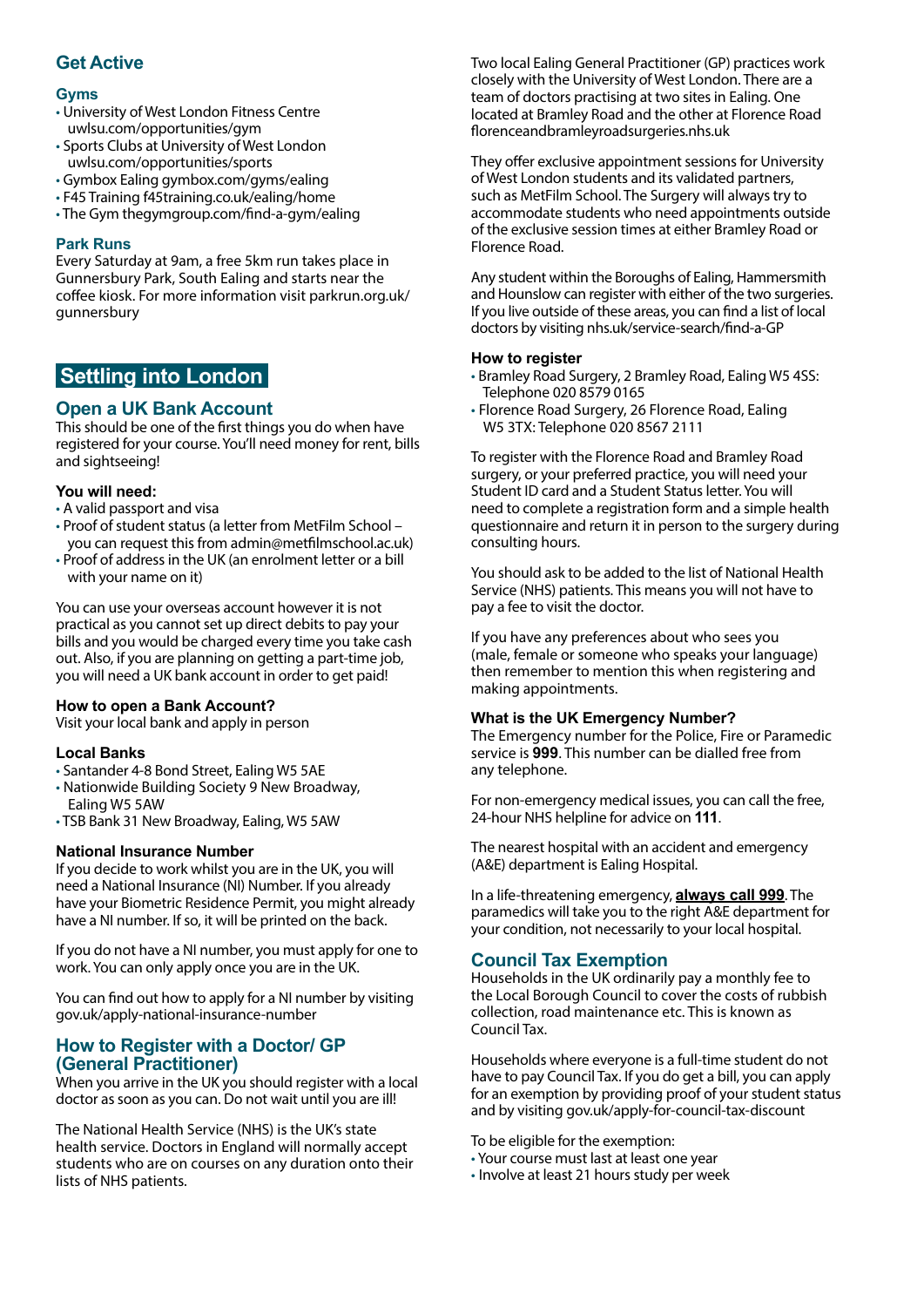### **TV Licence**

In the UK, each household needs to be covered by a TV Licence to:

- Watch or record live TV programmes on any channel
- Download or watch BBC programmes on iPlayer

This could be on any device, including a TV, desktop computer, laptop, mobile phone, tablet, games console, digital box or DVD/VHS forecast.

If you do any of the above without a valid licence, you risk prosecution and a maximum penalty of up to £1,000.

#### **How much does a TV Licence cost?**

A standard TV Licence costs £157.50. You can pay all in one go, or you can spread the costs by choosing from a range of Direct Debit options. If you don't need your licence for a full 12 months, you can apply for a refund.

For more information visit [tvlicensing.co.uk](http://tvlicensing.co.uk)

#### **Budgeting**

Knowing what kinds of costs, you can expect will help you plan your finances. Going out and eating out, takeaways, accommodation and grocery shopping are the top things students spend more on than they thought they would before arriving at university.

#### **Food Shopping – £30 per week**

Don't rely on one supermarket for all your groceries ('express' stores are often more expensive). Shop around to find the best deal for different items and buy non-branded items.

Rough prices for purchasing essentials in London…

- 1 litre of milk: 89p
- 400g loaf of bread: 85p
- 800g loaf of bread: £1:00
- 1 litre bottle of water: 90p
- 6 large eggs: £2.00
- \* Top Tip: plan your meals for the week ahead (you will save so much money!)

#### **Water, gas and electricity – £50 per month**

Utility bills will be included if you are renting through student accommodation- however living in a private house or flat-share you will need to budget for this!

#### **Leisure and hobbies – £50 per month**

Don't drop the activities and hobbies that make you happy like going to the gym, music or gaming; these can help you meet people who share the same interests, as well as cheer you up when university life gets a bit much.

Unidays offers students at university access to discounts on food, clothing and gym memberships. Visit [myunidays.com](http://myunidays.com)

Groupon also provides a range of discounts on a range of services and products. Visit [groupon.co.uk](http://groupon.co.uk ) 

#### **Phone and Internet – £35 per month**

Internet is usually included within the rent for student accommodation, but this may not be the case for private accommodation.

\* Top Tip: Check how much data and minutes you actually use in a month via your phone provider – you might be surprised by how much you may be able to save by altering your plan!

#### **Travel: £15–30 per week**

The cost of travel will depend on which London travel zone you live in. Make sure you apply for a TfL Student Oyster card when you have enrolled at MetFilm School. The Student Oyster card will give you 30% discount on weekly, monthly and annual travelcards. Alternatively, use the bus wherever possible, as single bus fares cost just £1.50!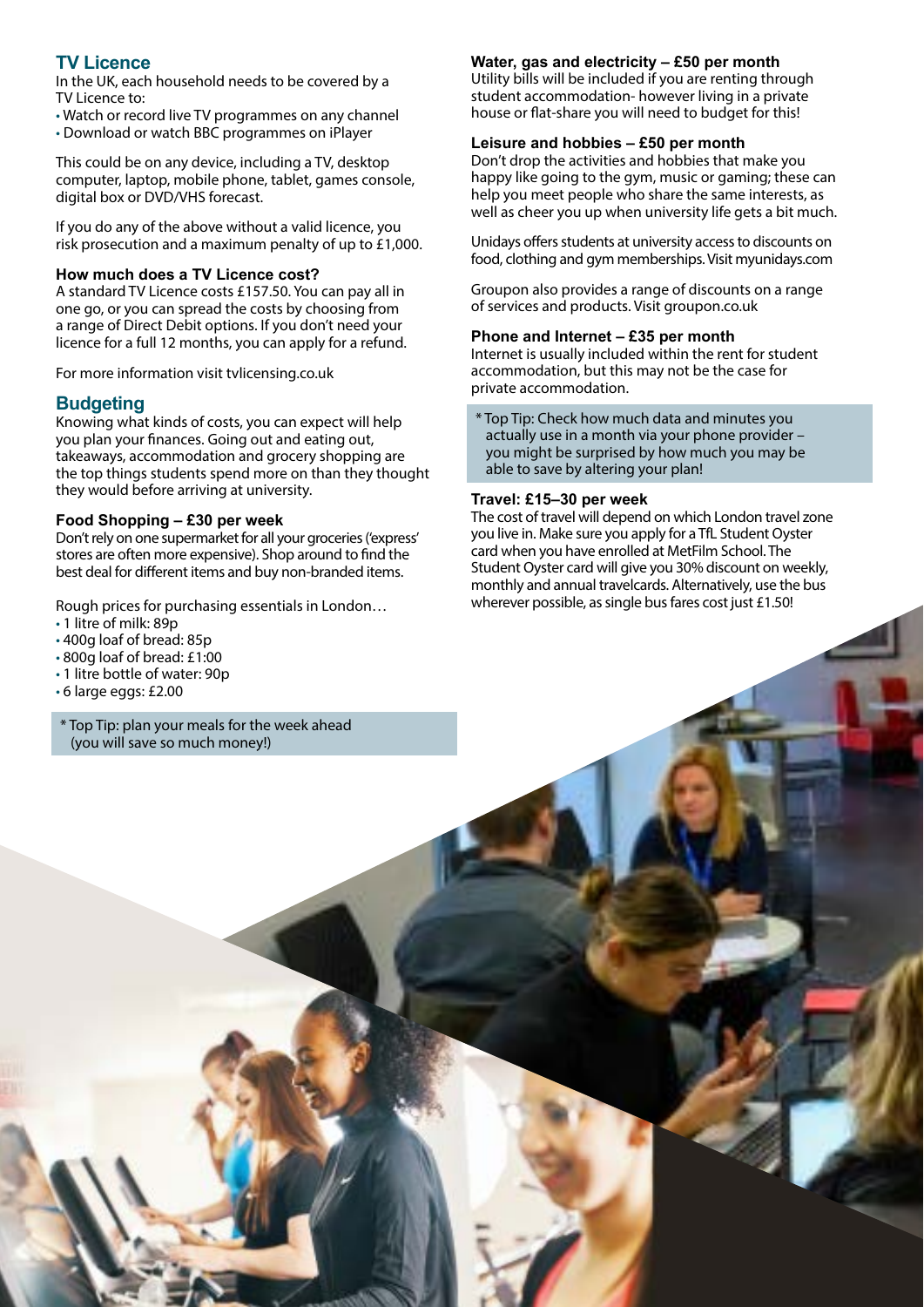## **Employability**

**MetFilm Futures**<br>At MetFilm School we concentrate on employability right from the start. You will have access to our dedicated careers advice department, MetFilm Futures, who focus on supporting you and ensuring you develop the skills needed to succeed in the industry.

Students and graduates of MetFilm School access the following:

- **Career Surgeries:** weekly, one-to-one career surgeries take place to advise students on their career paths.
- **Festival Support:** MetFilm Futures aim to teach and empower all students to navigate the festival and commercial worlds to maximise the opportunities for their videos and online content.
- **Masterclasses and Seminars:** Students are invited to masterclass and industry seminars with special guests across all disciplines who discuss their work, current issues and changes within the screen industries. Recent guests include: Roger Deakins, Sarah Gavron, Sally Wainwright and Colin Trevorrow.
- **Competitions:** MetFilm Futures publishes and runs film competitions that give students the opportunity to produce content with awarded budgets and for clients.
- **Talent Pool:** MetFilm Futures connects students and graduates with upcoming opportunities including full-time jobs, freelance contracts, internships and placements.

#### **Student Outreach Ambassador**

Graduates have the opportunity to become a Student Outreach Ambassador, a team that delivers practical and engaging workshops on and off campus to a range of schools and colleges across the UK. You also represent MetFilm School at careers fairs and UCAS Events. This programme will enhance your CV with a broad range of employment experience, earn a generous wage and work flexibly and develop a range of skills such as presenting, public speaking and delivering practical learning.



### **Finding part time work while studying**

Finding a part-time job to supplement your student loan will not only give you more cash to play with, but its also great for your CV too.

1. **Look for a part-time job before uni starts** Start searching for part-time positions online and applying for jobs before you start university to avoid peak job-hunting season.

#### 2. **Make sure your CV is up to date**

It is worth having a few different tailored CVs if you're job hunting as employers can spot a generic CV from a mile away!

#### **Top Job Searching Tools**

- 1.[savethestudent.org/part-time-student-jobs](http://savethestudent.org/part-time-student-jobs)
- 2. [cv-library.co.uk](http://cv-library.co.uk)
- 3. [indeed.com](http:// indeed.com)

#### **Finding jobs once graduated**

#### 1. **Gain Experience**

Gaining relevant experience is crucial for introducing you to the skills you need and help develop them further. Experience can come in a number of forms: Internships, volunteering, work placements and work shadowing.

#### 2. **Network**

'It's not what you know, it's who you know'. By making yourself and your ambitions known to those already in the industry, you'll be considered for future job vacancies or work experience opportunities. You can start networking from home and attend relevant events and career fairs. You can also connect with professionals and organisations through LinkedIn.

#### 3. **Prepare for the interview**

Ensure you take time to prepare for an interview; this will help you speak clearly and confidently, leaving the interviewer with a great first impression. It is important to research the company, to plan answers to typical interview questions and think about the questions you would like to ask the employer.

#### **Top Job Searching Tools**

- 1[. prospects.ac.uk/graduate-jobs](http://  prospects.ac.uk/graduate-jobs)
- 2. jobs boards
- 3. social media

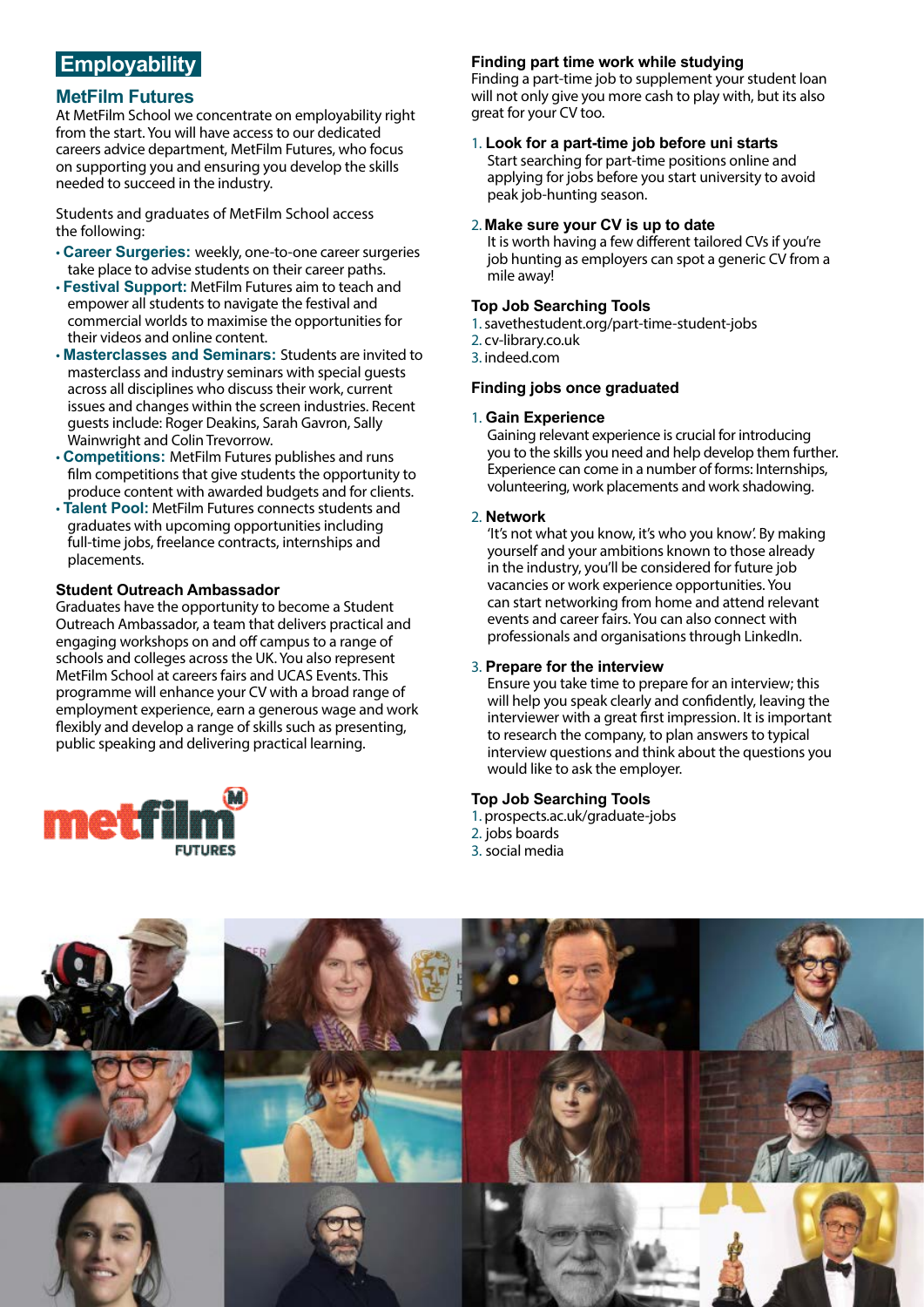## **Student Support Services**

MetFilm School wants you to have a fulfilling education experience, so the support we offer is aimed at helping you reach your potential. Whether it is practical, personal or academic support that you need, help is available from the moment you arrive and easily accessible.

### **Student Advice Service**

The Student Services team are here to help you navigate life at MetFilm School. If you need to speak to someone about registering with local facilities such as doctors, get help with setting up a bank account, need general advice on finances, funding, visa issues or your academic status then we can help.

You can call, email or turn up in person for assistance during the School's regular opening hours. More information on how the team can help is provided during the induction periods.

### **Mental Health & Wellbeing**

#### **Counselling**

Our dedicated student Counselling Service offers a free and confidential service to any student who needs it – including individual counselling, group sessions and general wellbeing advice.

Sessions are delivered both online and in person, giving students flexibility and choice about the way they access the service. These 50 minute sessions offer a confidential, safe space for you to discuss and share whatever is going on in your life at the moment – a place for you to explore how you can improve some of the immediate challenges affecting your schoolwork or general wellbeing.

You can book a session or simply ask for some advice via [counselling@metfilmschool.ac.uk](mailto:counselling%40metfilmschool.ac.uk?subject=)

#### **Togetherall**

MetFilm School students can access [Togetherall,](https://togetherall.com/en-gb/) our mental health and wellbeing portal. Togetherall is an anonymous community where members can reach out for support with their mental health. Access is available 24 hours a day, 365 days a year. You will be able to access trained professionals, self-assessments and resources and a wide range of self-guided courses to complete at your own pace.

Your access to Togetherall becomes available during the Pre-Induction Programme, before you formally begin your studies at MetFilm School.



### **Disability Support**

#### **Disabled and Neurodiverse Support at MetFilm School**

MetFilm School wants all students to have equal access to their course and the facilities. The Student Services team and its dedicated Disability & Wellbeing Adviser provide confidential, specialist advice to help address any physical, study or communication barriers students may find in the learning environment. Student Services work hand in hand with academic staff to support students with a wide range of disabilities including:

- neurodiversity and specified learning differences (such as dyslexia, dyspraxia, ADHD)
- mental health difficulties (such as depression, bi-polar disorder)
- long-term medical conditions (such as HIV, cancer, multiple sclerosis)
- hidden disabilities (such as diabetes, asthma, epilepsy)
- •sensory impairments (such as visual impairment, hearing impairment)
- mobility or physical impairments (such as paralysis, arthritis)

You can register with the team during enrolment or any time during your studies. Alternatively, you can book an appointment with a member of the team to discuss your circumstances and support arrangements.

We encourage students to disclose disability or support needs as early as possible, so the correct support can be set up to help you reach your full potential. If you have disclosed a disability or learning support need in your application, you will be asked for further information during the online enrolment process.

If you need adjustments for the induction and preinduction periods, please let your admissions manager know or contact the school via the email address below.

Students can disclose or discuss a condition at any time during their study by contacting [wellbeing@](mailto:wellbeing%40metfilmschool.ac.uk?subject=) [metfilmschool.ac.uk](mailto:wellbeing%40metfilmschool.ac.uk?subject=)

#### **I have confirmed by place on the course – what happens next?**

If you have disclosed a disability or learning support need during your application, you will be contacted by the Disability & Wellbeing Adviser to discuss your circumstances. They will ask you to supply evidence of your condition and any supporting information that might be relevant. This information is used to agree a support plan for you. The information provided will be treated in confidence and used only for the purposes of providing the appropriate support to your circumstances.

These bespoke Individual Support Plans (ISPs) are developed in agreement with you, outlining recommended reasonable adjustments such as amended assessment arrangements, extensions to library book loans, note-takers or campus mobility support and the ability to request extensions to work if required.